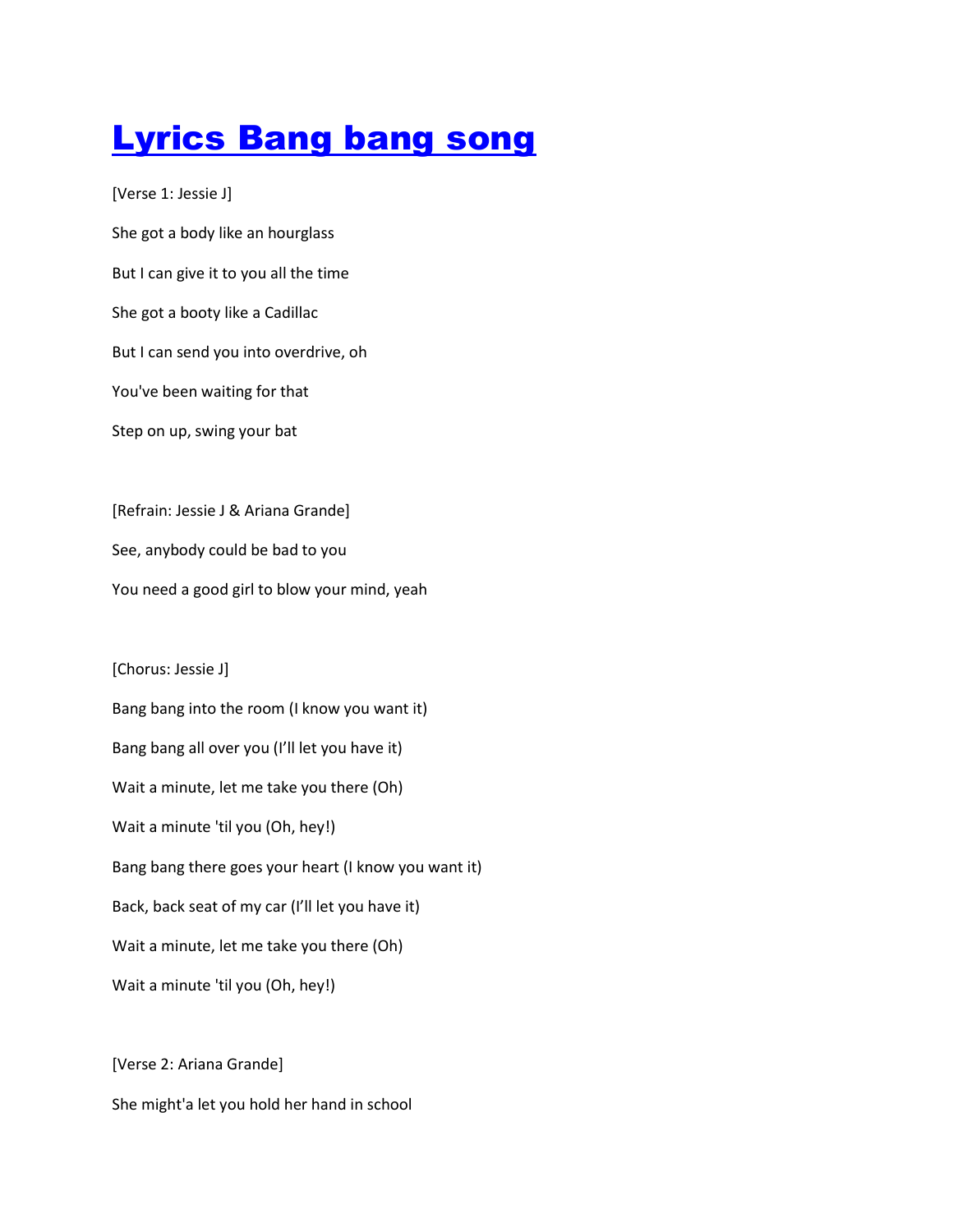But I'ma show you how to graduate (Mm-hmm) No, I don't need to hear you talk the talk Just come and show me what your momma gave ya, baby I heard you've got a very big (Shhh) Mouth but don't say a thing

Refrain: Ariana Grande & Jessie J] See, anybody could be good to you You need a bad girl to blow your mind

[Chorus: Jessie J & Ariana Grande] Bang bang into the room (I know you want it) Bang bang all over you (I'll let you have it) Wait a minute, let me take you there (Oh) Wait a minute 'til you (Oh, hey!) Bang bang there goes your heart (There goes your heart now) (I know you want it) Back, back seat of my car (Seat of my car) (I'll let you have it) Wait a minute, let me take you there (Oh) Wait a minute 'til you (Oh, hey!)

[Pre-Verse: Nicki Minaj]

You know what, girls?

Let me show you how to do it

[Verse 3: Nicki Minaj (Ariana Grande)]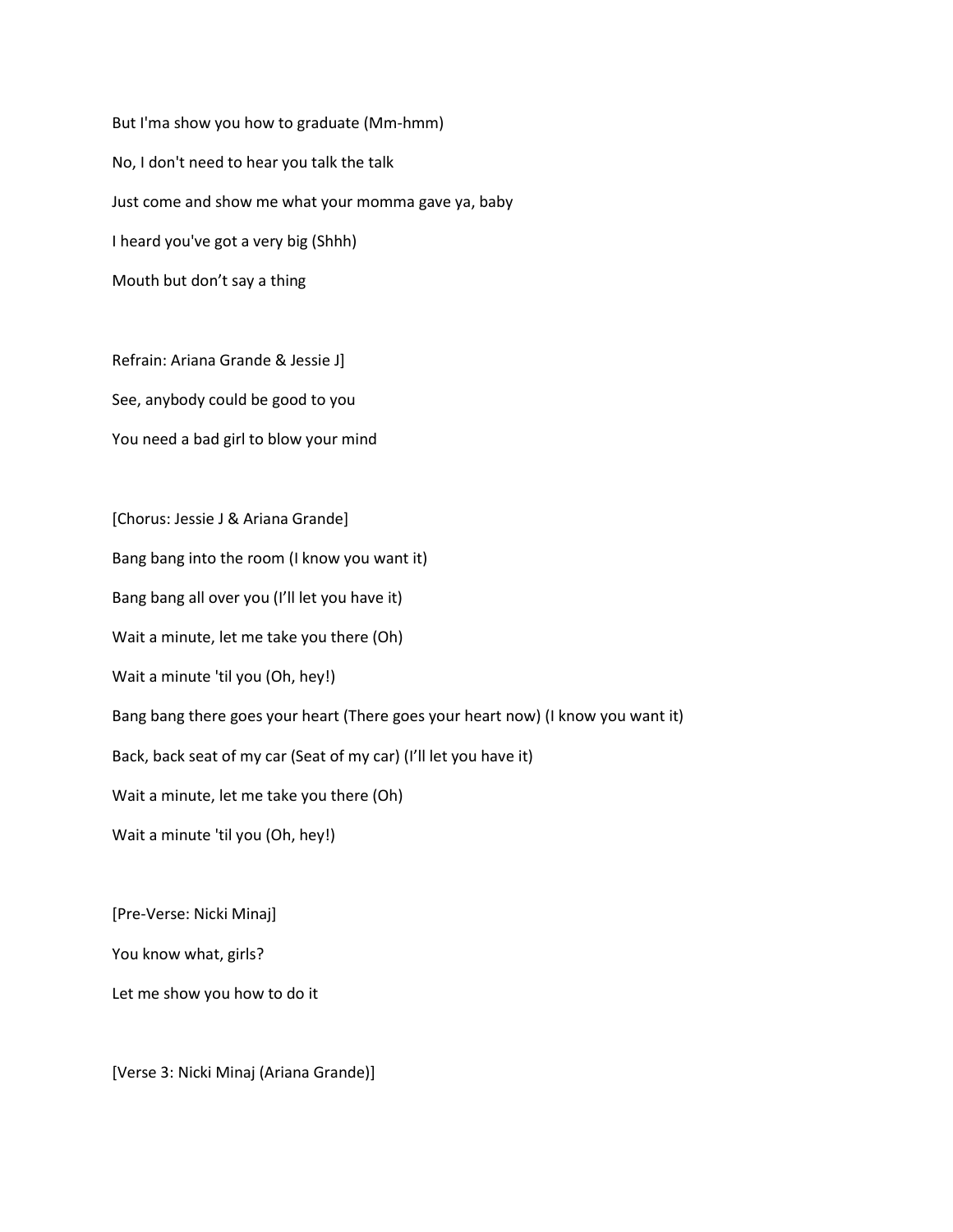It's Myx moscato, it's frizz in a bottle, it's Nicki Full Throttle, it's oh, uh Swimming in The Grotto, we winning in the lotto, we dipping in the Powder Blue four-door Kitten so good, it's dripping on wood, get a ride in the engine that could go Batman, robbin' it, bang bang, cockin' it, Queen Nicki dominant, prominent It's me, Jessie, and Ari, if they test me, they sorry Ride his uh like a Harley then pull off in his Ferrari If he hangin' we bangin', phone rangin', he slangin' It ain't karaoke night but get the mic 'cause I'm singin' Uh, B to the A to the N to the G to the, uh (Baby, baby, baby, bae, ba—baby) B to the A to the N to the G to the, hey

[Refrain: Jessie J] See, anybody could be good to you

You need a bad girl to blow your mind, your mind (Okay)

Hey

[Chorus (Extended): Jessie J, Ariana Grande & Nicki Minaj] Bang bang into the room (Oh) (I know you want it) Bang bang all over you (I'll let you have it) (B-bang bang bang bang, baby) Wait a minute, let me take you there (Oh) Wait a minute 'til you (Oh, yeah!) (Kyuh, uh-huh) Bang bang there goes your heart (There goes your heart) (I know you want it) Back, back seat of my car (I'll let you have it) Wait a minute, let me take you there (Let me take you there) Wait a minute 'til you (Oh, hey!)